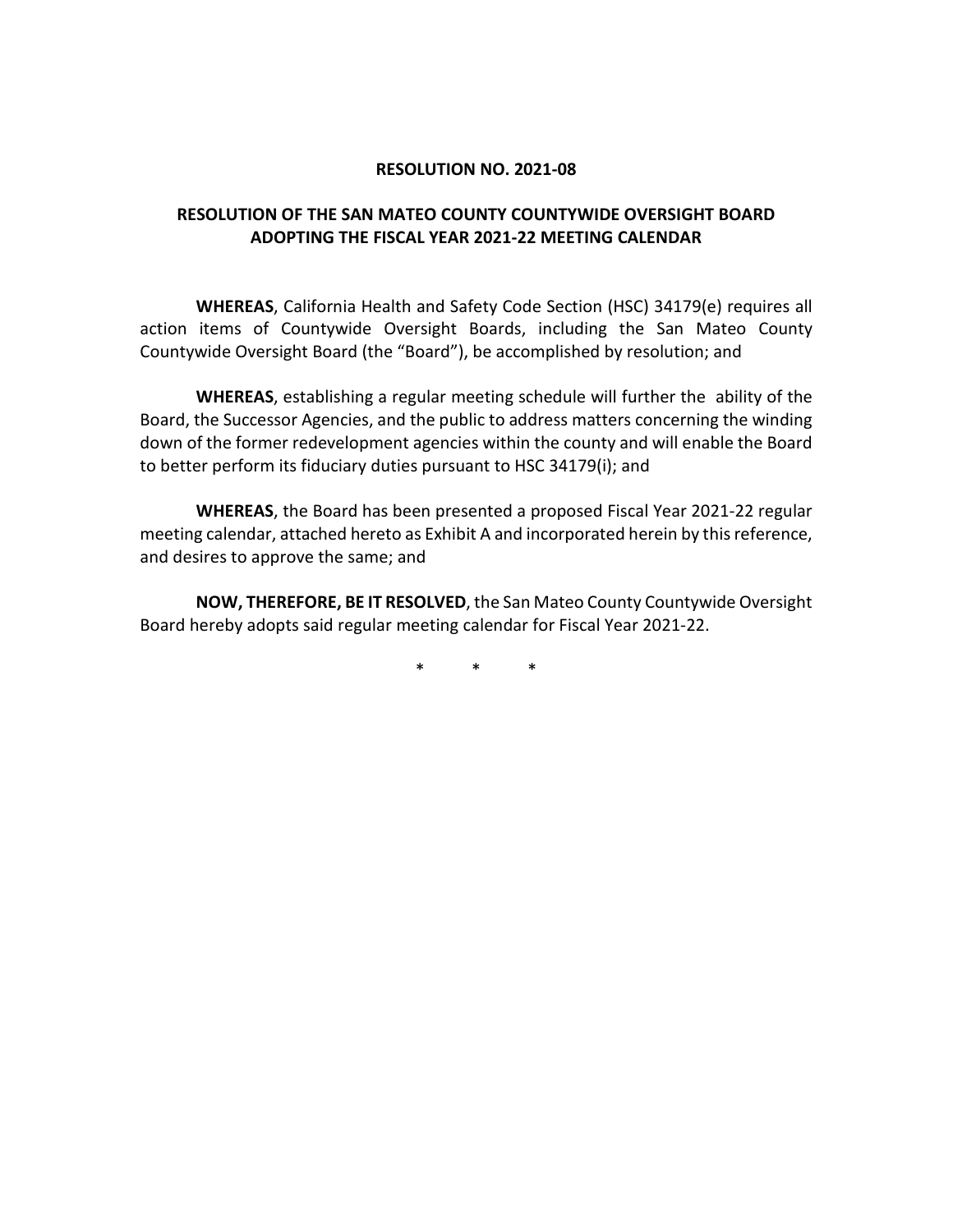*Regularly passed and adopted this 11th day of January, 2021* 

*AYES and in favor of said resolution:* 

| Members:                          | <b>MARK ADDIEGO</b>        |
|-----------------------------------|----------------------------|
|                                   | <b>CHUCK BERNSTEIN</b>     |
|                                   | TOM CASEY                  |
|                                   | <b>DENISE PORTERFIELD</b>  |
|                                   | <b>MARK LEACH</b>          |
|                                   | <b>JIM SACO</b>            |
| <b>ABSENT MEMBER:</b>             | <b>BARBARA CHRISTENSEN</b> |
| NOES and against said resolution: |                            |
| $Member(s)$ :                     | <i>NONE</i>                |

*Chair, San Mateo County* 

*Countywide Oversight Board* 

*Certificate of Delivery*

*I certify that a copy of the original resolution filed in the Office of the Clerk of the Board of Supervisors of San Mateo County has been delivered to the Chair of San Mateo County Countywide Oversight Board.* 

 *Assistant Clerk of the Board of Supervisors*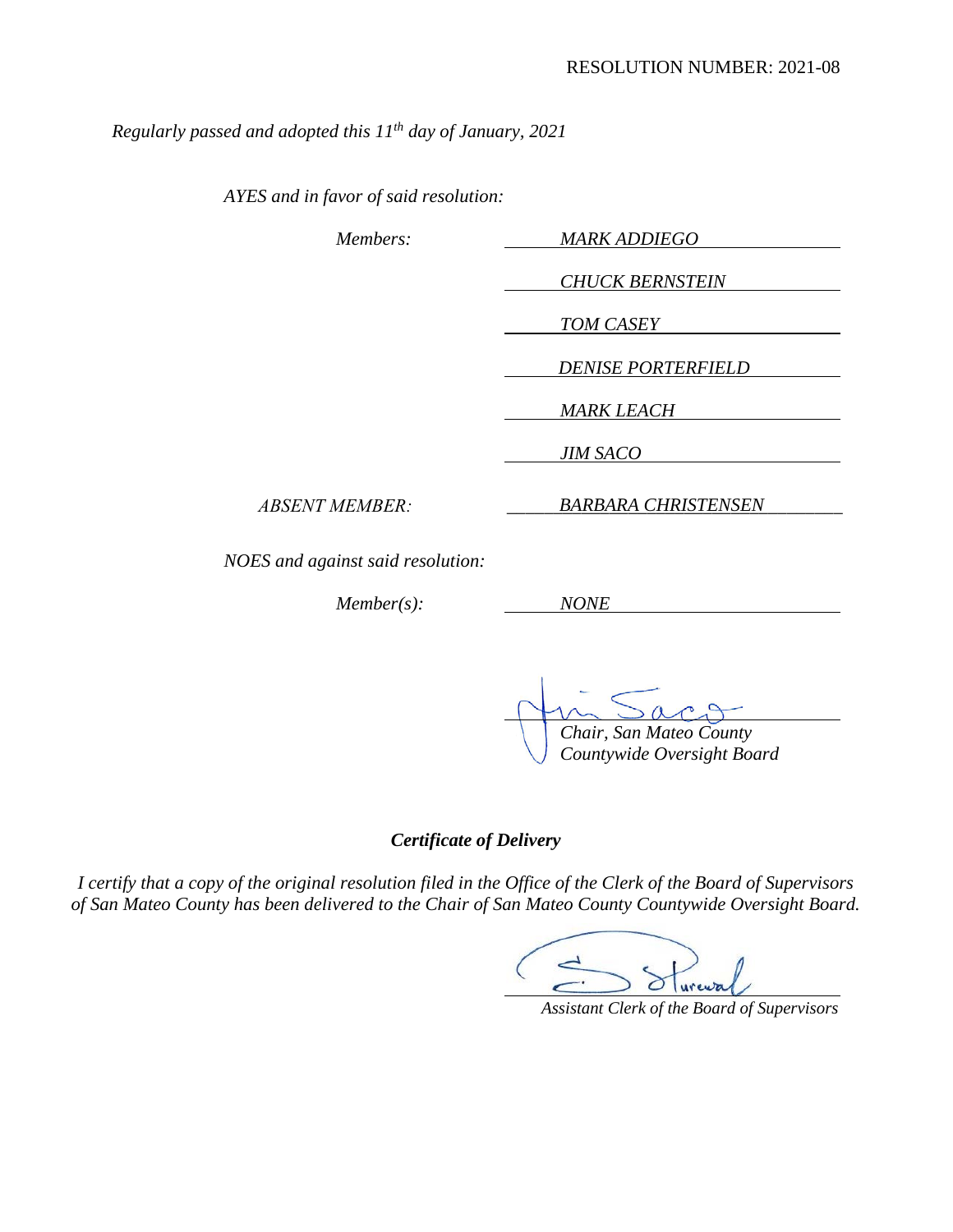### **Exhibit A Page 1 of 2**

# **San Mateo County Countywide Oversight Board**

**Fiscal Year 2021-22 Calendar**

|    |    |                | <b>July 2021</b>  |                |                |                |                |                                                                                       |                | August 2021     |                |                  |                 |              |    |              | September 2021    |                |    |                | <b>Meeting Dates</b>                             |
|----|----|----------------|-------------------|----------------|----------------|----------------|----------------|---------------------------------------------------------------------------------------|----------------|-----------------|----------------|------------------|-----------------|--------------|----|--------------|-------------------|----------------|----|----------------|--------------------------------------------------|
| S  | M  | T              | W                 | т              | F              | S              | S              | M                                                                                     | т              | W               | т              | F                | S               | S            | M  | т            | W                 | т              | F  | S              | 2021                                             |
|    |    |                |                   | $\mathbf{1}$   | $\overline{2}$ | 3              | 1              | $\overline{2}$                                                                        | 3              | 4               | 5              | 6                | 7               |              |    |              | 1                 | 2              | 3  | 4              | July 12                                          |
| 4  | 5  | 6              | 7                 | 8              | 9              | 10             | 8              | $9\,$                                                                                 | 10             | 11              | 12             | 13               | 14              | 5            | 6  | 7            | 8                 | 9              | 10 | 11             | August 9                                         |
| 11 | 12 | 13             | 14                | 15             | 16             | 17             | 15             | 16                                                                                    | 17             | 18              | 19             | 20               | 21              | 12           | 13 | 14           | 15                | 16             | 17 | 18             | September 13                                     |
| 18 | 19 | 20             | 21                | 22             | 23             | 24             | 22             | 23                                                                                    | 24             | 25              | 26             | 27               | 28              | 19           | 20 | 21           | 22                | 23             | 24 | 25             | October 4                                        |
| 25 | 26 | 27             | 28                | 29             | 30             | 31             | 29             | 30                                                                                    | 31             |                 |                |                  |                 | 26           | 27 | 28           | 29                | 30             |    |                | November 8                                       |
|    |    |                |                   |                |                |                |                |                                                                                       |                |                 |                |                  |                 |              |    |              |                   |                |    |                | December 13                                      |
|    |    |                | October 2021      |                |                |                |                |                                                                                       |                | November 2021   |                |                  |                 |              |    |              | December 2021     |                |    |                | 2022                                             |
| S  | M  | T              | W                 | T              | F              | S              | S              | M                                                                                     | $\mathbf T$    | W               | Т              | F                | S               | S            | M  | T            | W                 | T              | F  | S              | January 10                                       |
|    |    |                |                   |                |                |                |                | 1                                                                                     | $\overline{2}$ | $\mathbf{3}$    | $\overline{4}$ | 5                | $6 \overline{}$ |              |    |              | $\mathbf 1$       | $\overline{2}$ | 3  | 4              | January 24                                       |
| 3  | 4  | 5              | $\boldsymbol{6}$  | $\overline{7}$ | 8              | $\overline{9}$ | 7 <sup>1</sup> | $\bf 8$                                                                               | 9              | 10              | 11             | 12               | 13              | 5            | 6  | 7            | 8                 | 9              | 10 | 11             | February 14                                      |
| 10 | 11 | 12             | 13                | 14             | 15             | 16             | 14             | 15                                                                                    | 16             | 17              | 18             | 19               | 20              | 12           | 13 | 14           | 15                | 16             | 17 | 18             | March 14                                         |
| 17 | 18 | 19             | 20                | 21             | 22             | 23             | 21             | 22                                                                                    | 23             | 24              | 25             | 26               | 27              | 19           | 20 | 21           | 22                | 23             | 24 | 25             | April 11                                         |
| 24 | 25 | 26             | 27                | 28             | 29             | 30             | 28             | 29                                                                                    | 30             |                 |                |                  |                 | 26           | 27 | 28           | 29                | 30             | 31 |                | May 9                                            |
| 31 |    |                |                   |                |                |                |                |                                                                                       |                |                 |                |                  |                 |              |    |              |                   |                |    |                | June 13                                          |
|    |    |                |                   |                |                |                |                |                                                                                       |                |                 |                |                  |                 |              |    |              |                   |                |    |                |                                                  |
|    |    |                | January 2022      |                |                |                |                |                                                                                       |                | February 2022   |                |                  |                 |              |    |              | <b>March 2022</b> |                |    |                |                                                  |
| S  | M  | т              | W                 | Τ              | F              | S              | S              | $\mathsf{M}% _{T}=\mathsf{M}_{T}\!\left( a,b\right) ,\ \mathsf{M}_{T}=\mathsf{M}_{T}$ | T              | W               | T              | F                | S               | $\mathsf{s}$ | M  | т            | W                 | T              | F  | S              | <b>Other Key Dates</b>                           |
|    |    |                |                   |                |                |                |                |                                                                                       | 1              | $\overline{2}$  | 3              | 4                | 5               |              |    | $\mathbf{1}$ | $\overline{2}$    | 3              | 4  | 5 <sub>l</sub> |                                                  |
| 2  | 3  | $\overline{4}$ | 5                 | 6              | 7              | 8              | 6              | 7                                                                                     | 8              | 9               | 10             | 11               | 12              | 6            | 7  | 8            | 9                 | 10             | 11 | 12             | Oct 1                                            |
| 9  | 10 | 11             | 12                | 13             | 14             | 15             | 13             | 14                                                                                    | 15             | 16              | 17             | 18               | 19              | 13           | 14 | 15           | 16                | 17             | 18 | 19             | Due to State                                     |
| 16 | 17 | 18             | 19                | 20             | 21             | 22             | 20             | 21                                                                                    | 22             | 23              | 24             | 25               | 26              | 20           | 21 | 22           | 23                | 24             | 25 | 26             |                                                  |
| 23 | 24 | 25             | 26                | 27             | 28             | 29             | 27             | 28                                                                                    |                |                 |                |                  |                 | 27           | 28 | 29           | 30                | 31             |    |                | Feb 1 ROPS Due to State<br><b>ROPS Amendment</b> |
| 30 | 31 |                |                   |                |                |                |                |                                                                                       |                |                 |                |                  |                 |              |    |              |                   |                |    |                |                                                  |
|    |    |                | <b>April 2022</b> |                |                |                |                |                                                                                       |                | <b>May 2022</b> |                |                  |                 |              |    |              | <b>June 2022</b>  |                |    |                |                                                  |
| S  | M  | T.             | W                 | T              | F              | $\mathsf{s}$   | S              | M                                                                                     | T              | W               | T              | F                | S               | $\mathsf{s}$ | M  | T            | W                 | T              | F  | S              |                                                  |
|    |    |                |                   |                | 1              |                | 1              | $\overline{2}$                                                                        | 3              | 4               | 5              | $\boldsymbol{6}$ | 7               |              |    |              | 1                 | $\overline{2}$ | 3  |                |                                                  |
| 3  | 4  | 5              | 6                 | 7              | 8              | $\overline{9}$ | 8              | $9\,$                                                                                 | 10             | 11              | 12             | 13               | 14              | 5            | 6  | 7            | 8                 | 9              | 10 | 11             |                                                  |
| 10 | 11 | 12             | 13                | 14             | 15             | 16             | 15             | 16                                                                                    | 17             | 18              | 19             | 20               | 21              | 12           | 13 | 14           | 15                | 16             | 17 | 18             |                                                  |
| 17 | 18 | 19             | 20                | 21             | 22             | 23             | 22             | 23                                                                                    | 24             | 25              | 26             | 27               | 28              | 19           | 20 | 21           | 22                | 23             | 24 | 25             |                                                  |
| 24 | 25 | 26             | 27                | 28             | 29             | 30             | 29             | 30                                                                                    | 31             |                 |                |                  |                 | 26           | 27 | 28           | 29                | 30             |    |                |                                                  |

*All meetings begin at 9:00 AM and will be held at the Board of Supervisors' Chambers in the Hall of Justice at 400 County Center, 1st Floor, Redwood City CA 94063.*